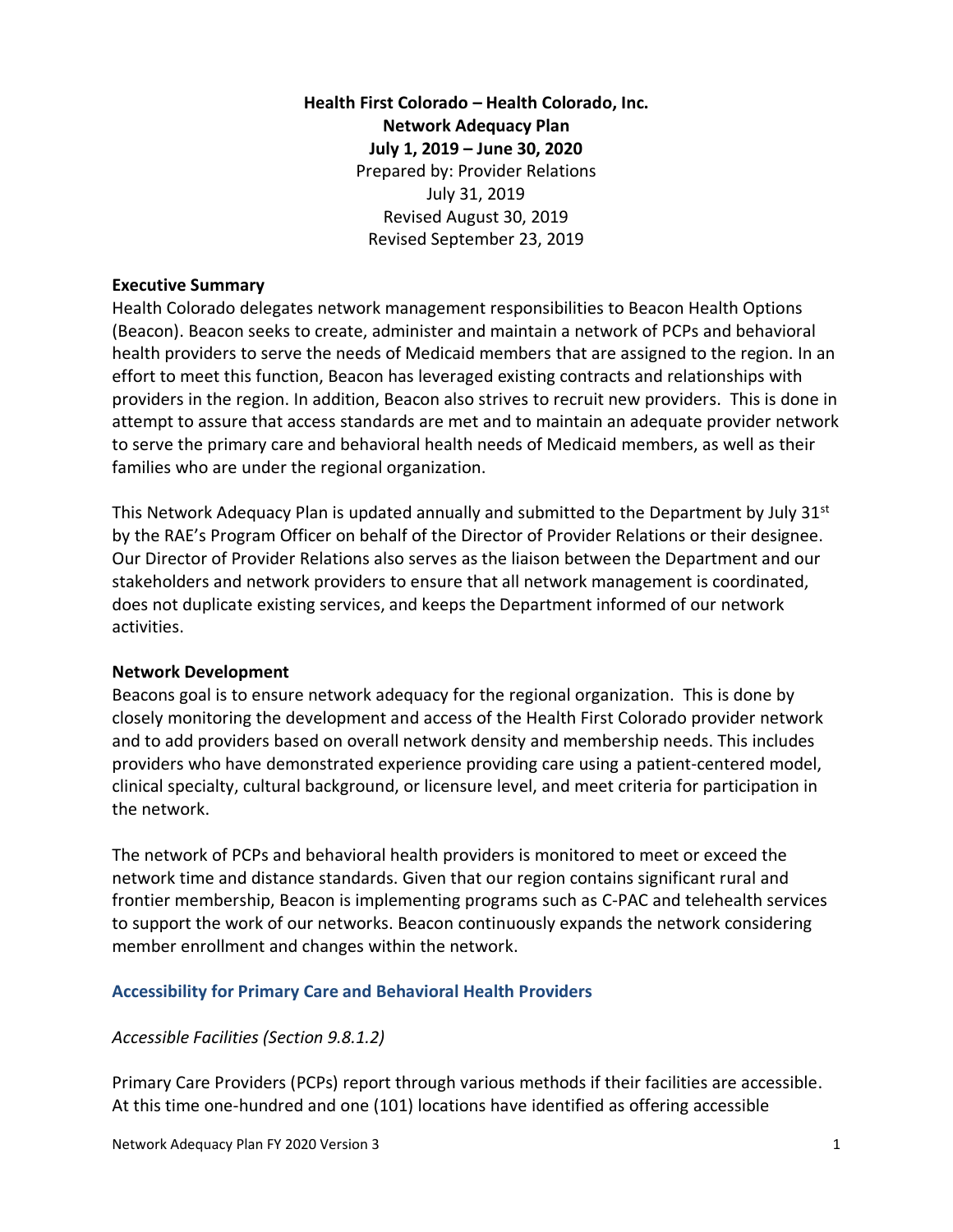facilities. For behavioral health providers, six-hundred and seventy-six (676) practice locations and facilities reported handicap accessibility across the state-wide network. Members are able to identify providers with accessible facility or has been trained in cultural competency by calling the Member Services line at 1-888-502-4185.

Beacon continuously works with providers to ensure that their data is accurately maintained and reported including after-hours and weekend availability and cultural expertise. Beacon communicates to providers the requirement to report after-hours and weekend availability through the on-boarding training and provider alerts, and has included a tutorial on how to update the information on Beacon's ProviderConnect platform. Provider Relations conducted live webinars for providers to walk through updating their schedules and allow for questions and answer period.

Additionally, Provider Relations conducted on-site visits and or webinars (based on provider preference) with the Practice Managers of the contracted PCPs to offer the practice important RAE information. These meetings took place during the first six months of the contract start date. Provider Relations conducted periodic check-ins on the status of their demographic information and provided any assistance in completing it during these meetings. Provider Relations recognizes that individual communication with providers and their staff is the most valuable strategy that can be utilized in order to update provider information and increase after-hours and weekend availability.

The feedback received from the Office of Member and Family Affairs assists Provider Relations in identifying any gaps in availability of providers. The RAE participates in multiple regional committees and meetings such as the Program Improvement Advisory Committee (PIAC) and Member Engagement Advisory Committee (MEAC) where a broad range of local stakeholders and members offer guidance and make recommendations for improved network for member and provider satisfaction within the region. Additionally, HCI meets with key stakeholders such as Department of Health Services (DHS) to receive feedback on network needs for their service population. Member and Family Affairs and regional committees allows for education to members, including special populations and/or those with disabilities to connect practices with access to care, including physical access, reasonable accommodations and accessible equipment. Members are educated on how to contact Member and Family Affairs for assistance, and, when appropriate submit complaint.

During the first year of the RAE contract, the communication with primary care and behavioral health providers focused on educating them about the transition to the Accountable Care Collaborative 2.0 (ACC 2.0) requirements as a contracted provider. For behavioral health providers, there was a focus on education surrounding changes in processes and procedures, such as the authorization process. The focus for PCPs was driven largely by the practices requests to understand ACC 2.0 and its impact to their practice. As a result, there was limited progress in adding new accessible facilities. This has been identified as an opportunity for network improvement. For the second year of the contract, the regional organization and its providers are better positioned to engage in activities to improve access with practices that have the capability to make the improvements.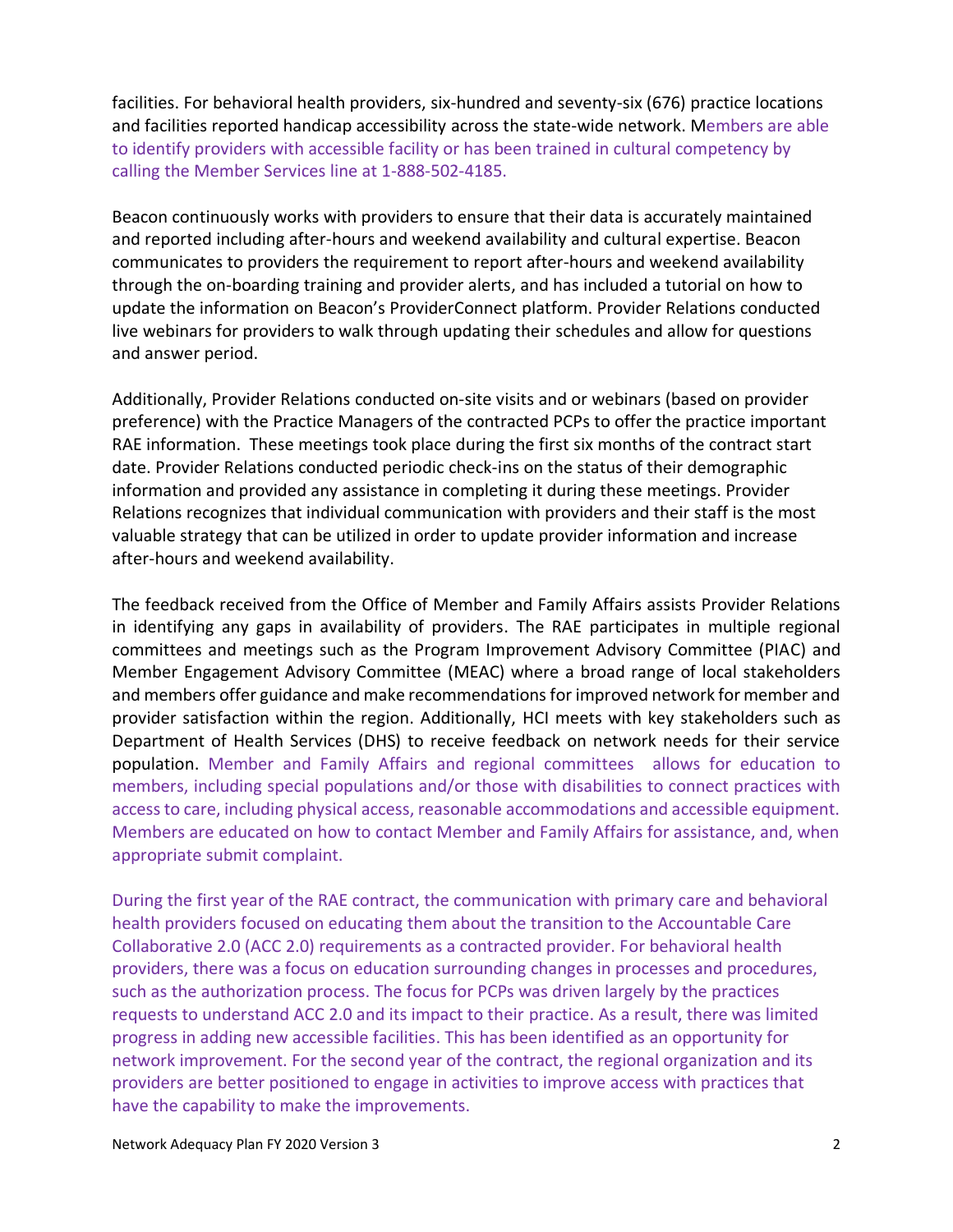Beacon will leverage the outreach conducted to providers during the first year and create new strategies to increase accessibility and access to care for members. Strategies will include:

- Use a Provider Town Hall to educate and discuss with providers methods and resources to increase accessibility in their practices;
- Offer to practices without accessible facilities to conduct individual practice assessment using the Disability Competent Care Assessment (DCC) Tool; and
- Cross reference the provider data with other sources to validate accuracy of accessible facilities.

### *After-hours and Weekend Availability (Sections 9.5.1.7)*

The breakdown below shows at the provider type, 288 or 30% of the network has reported as having after-hours and weekend availability, an increase from the plan in year one (figure 1). Data based on rendering practitioner per location and not unique rendering practitioner.

| <b>Provider Type</b>             | <b>PCP Practitioners</b><br><b>Number</b> | <b>PCP with After-</b><br><b>Hours or Weekend</b><br><b>Availability -</b><br><b>Number</b> | <b>PCP with After-Hours</b><br>or Weekend<br><b>Availability -</b><br>Percentage |
|----------------------------------|-------------------------------------------|---------------------------------------------------------------------------------------------|----------------------------------------------------------------------------------|
| <b>Adult Primary Care</b>        | 315                                       | 96                                                                                          | 30%                                                                              |
| <b>Family Medicine</b>           | 315                                       | 96                                                                                          | 30%                                                                              |
| <b>Obstetrics/Gynecology</b>     | 3                                         | 0                                                                                           | 0%                                                                               |
| <b>Pediatric Primary Care</b>    | 324                                       | 96                                                                                          | 30%                                                                              |
| <b>Other</b>                     | 6                                         | 0                                                                                           | 0%                                                                               |
| <b>Family Planning Providers</b> | 0                                         | 0                                                                                           | 0%                                                                               |
| <b>Grand Total</b>               | 963                                       | 288                                                                                         | 30%                                                                              |

#### Figure 1

On the report above (figure 1), the data detail are based on data at the provider type and service location level or County level. This results in practitioners serving in more than one provider type, practice location and across multiple counties to be counted more than once.

As for behavioral health providers, there are 45 (17%) practitioners within the RAE region who have reported as having afterhours and/or weekend care. At the state-wide level, the afterhours and/or weekend availability is 402 providers (or 22%).

Here is the breakdown by provider type within the RAE region (figure 2):

| <b>Provider Type</b>     | <b>Behavioral Health</b><br><b>Practitioners</b><br><b>Number</b> | <b>Behavioral Health with</b><br><b>After-Hours or</b><br><b>Weekend Availability -</b><br><b>Number</b> | <b>Behavioral Health</b><br>with After-Hours or<br><b>Weekend Availability</b><br>- Percentage |
|--------------------------|-------------------------------------------------------------------|----------------------------------------------------------------------------------------------------------|------------------------------------------------------------------------------------------------|
| <b>ADULT_MH_PROVIDER</b> | 132                                                               | 22                                                                                                       | 17%                                                                                            |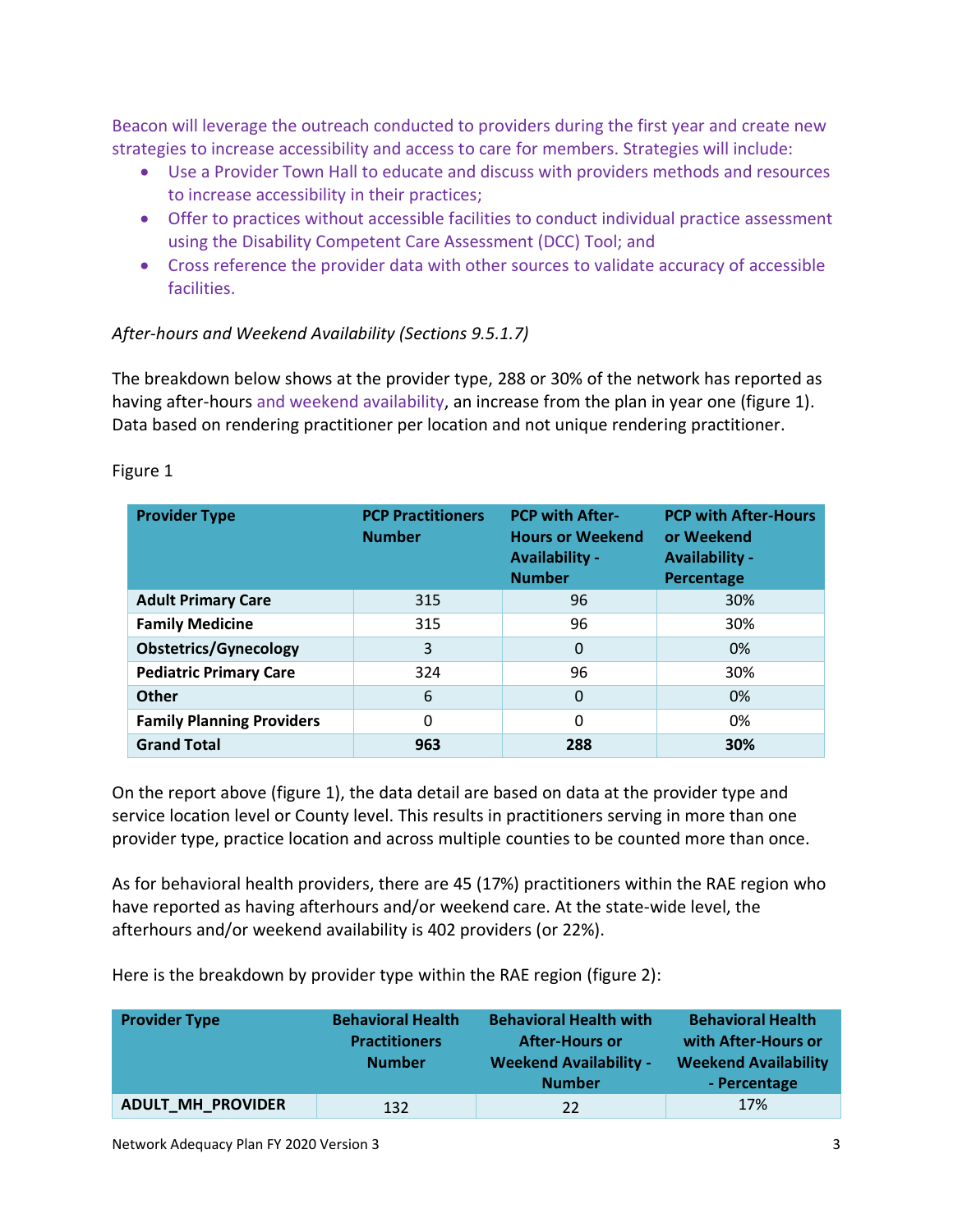| <b>CHILD_PSYCHIATRIST</b> | 4   |    | 0%  |
|---------------------------|-----|----|-----|
| PED_MH_PROVIDER           | 56  | 15 | 27% |
| PSYCHIATRIC_PRESCRIBER    | 18  |    | 0%  |
| <b>PSYCHIATRIST</b>       | 11  |    | 0%  |
| <b>SUD_PROVIDER</b>       | 41  |    | 20% |
| <b>Grand Total</b>        | 262 | 45 | 17% |

On the reports above (figures 2), the total number of practitioners is based on their specialties and location. If practitioner serves more than one specialty or location, then they are counted more than once.

## *Cultural and Language Expertise (Section 9.8.1.6)*

Beacon obtains information of providers with cultural expertise through provider self-reporting. This is determined through spoken language and specialty availability. For behavioral health providers, they report their competencies during their initial credentialing and then at recredentialing. PCPs report it during contracting and through the Practice Assessment process. They are able to update the information through Beacon's ProviderConnect system. The information is available to members through the Provider Directory. An additional way this is identified is through site visits. During routine site visits, ensuring the visibility of culturally aware information, and how this is built into workflows is a focus.

Beacon offers free language services to all providers and members. The provider and/or member can access these services by calling the toll-free number during or prior the appointment.

Seventy-three 73 (57%) primary care provider (PCP) locations reported as having completed a cultural competency training. This includes PCP locations that are adult primary care (73) and pediatric primary care (70). Please note that the numbers do not total 73 as the same practice location may serve more than one population.

For behavioral health providers, there are 624 practitioners with language availability including 351 who have Spanish language speaking staff. This data is maintained quarter over quarter.

Beacon Health Options actively worked with Primary Care and Behavioral Health Providers during the first year of the contract to obtain complete and accurate information about the practice's information including cultural expertise. For this plan year, Provider Relations will continue to conduct periodic live webinars and on-site visits for providers to maintain accurate demographic information.

Beacon offered cultural competency training on May 17, 2019 for all primary care and behavioral health providers. The participants were new staff from existing practices who have already completed culturally competent training. This resulted in no new additional practices reporting completion of the culturally competent training. The lesson learned was to conduct training sessions that target practices that are do not currently culturally competent. Trainings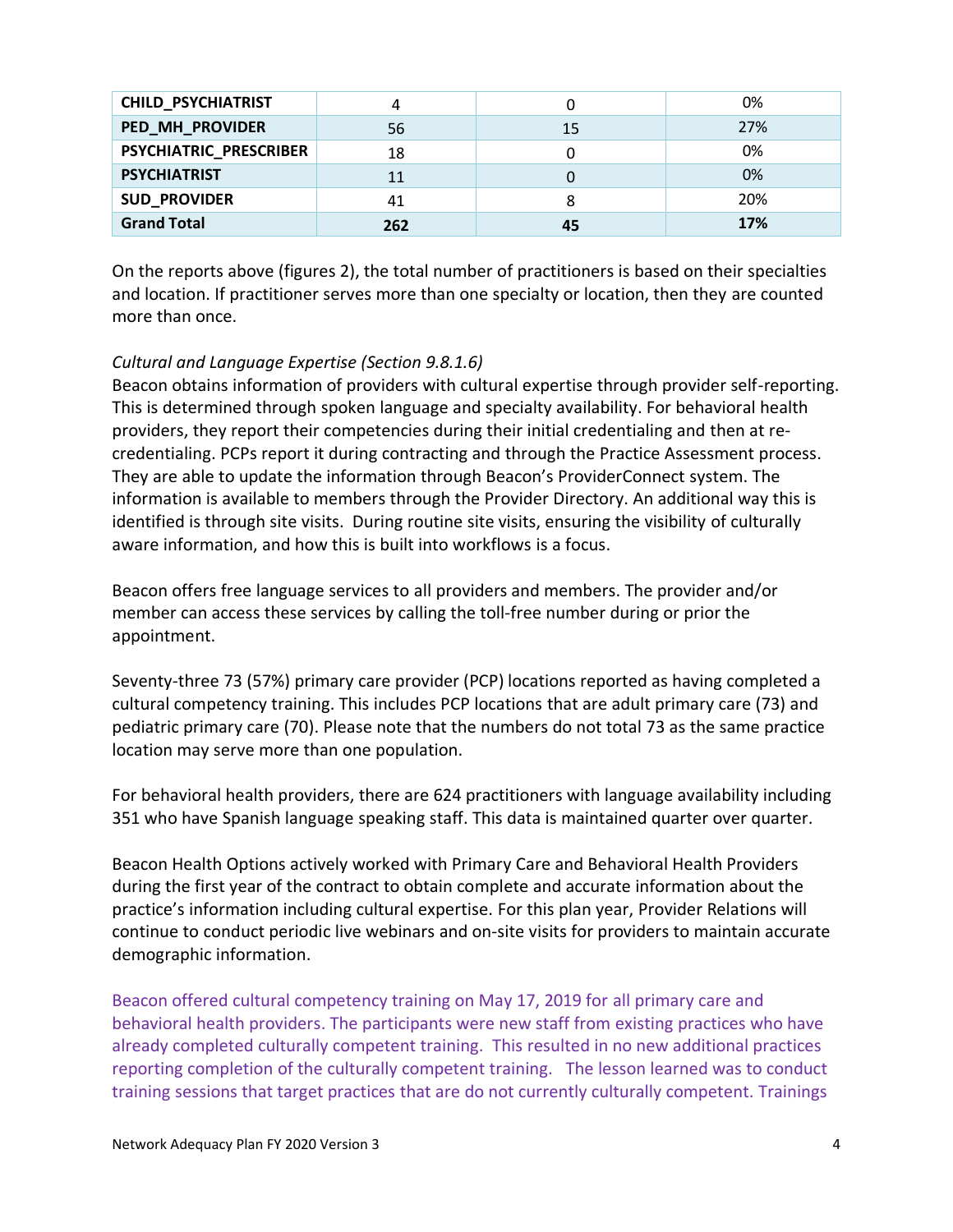will still be made available to existing culturally competent practices so they maintain competency.

### **Primary Care Provider (PCPs)**

Beacon Health Options has processes in place to create and maintain a robust network of physical health providers in the region. Beacon contracts with any willing provider who is enrolled with the State as a Medicaid Primary Care Provider (PCP) in the region.

#### *Recruitment Strategies*

Provider Relations, in collaboration with the regional organization's leadership, outreaches to the identified providers to invite them to join the network. Targeted communication with the practices leadership within their service location is the most effective method of communication with providers throughout the region; especially rural and frontier counties. It assists in developing relationships and addresses their specific concerns related to the contract and its expectations. Provider Relations, in collaboration with HCI leadership and an interdisciplinary team, will continue to implement this strategy to recruit and maintain an adequate network.

To recruit these providers, our provider relations staff conducts onsite visits and conference calls with practice leadership to stress the positive aspects of participation in the regional organization, such as:

- Per member per month (PMPM) provider payment
- Alternative payment model that allows for incentives based on quality of care
- Additional volume to their practice
- The opportunity to provide for a needed community resource
- Benefits for the Medicaid Members served through the RAE program
- Resources and trainings available to support the practice
- Care coordination support to the practice to address members' needs.

#### *Network Overview*

Through these strategies, Beacon has created a network of practices that covers the regional organization. The network includes contracts with Essential Community Providers including Federally Qualified Health Centers (FQHCs) and Rural Health Centers, in addition to private and non-profit Medicaid enrolled PCPs in the region that serve both adult and children.

The majority 941 (98%) of the PCP providers in the region are currently accepting new members. (Sections 9.8.1.4). The number of PCPs is based on the provider type and service location resulting in unique rendering providers counted more than once.

Beacon monitors that members have access to at least two (2) providers within the maximum distance for their county classification (section 9.8.1.5). All adult members have a choice of providers within the required distance. Most pediatric members have a choice of two (2) providers within the required distance. Beacon will target this area to recruit PCPs that serve pediatric population to fill in this network gap.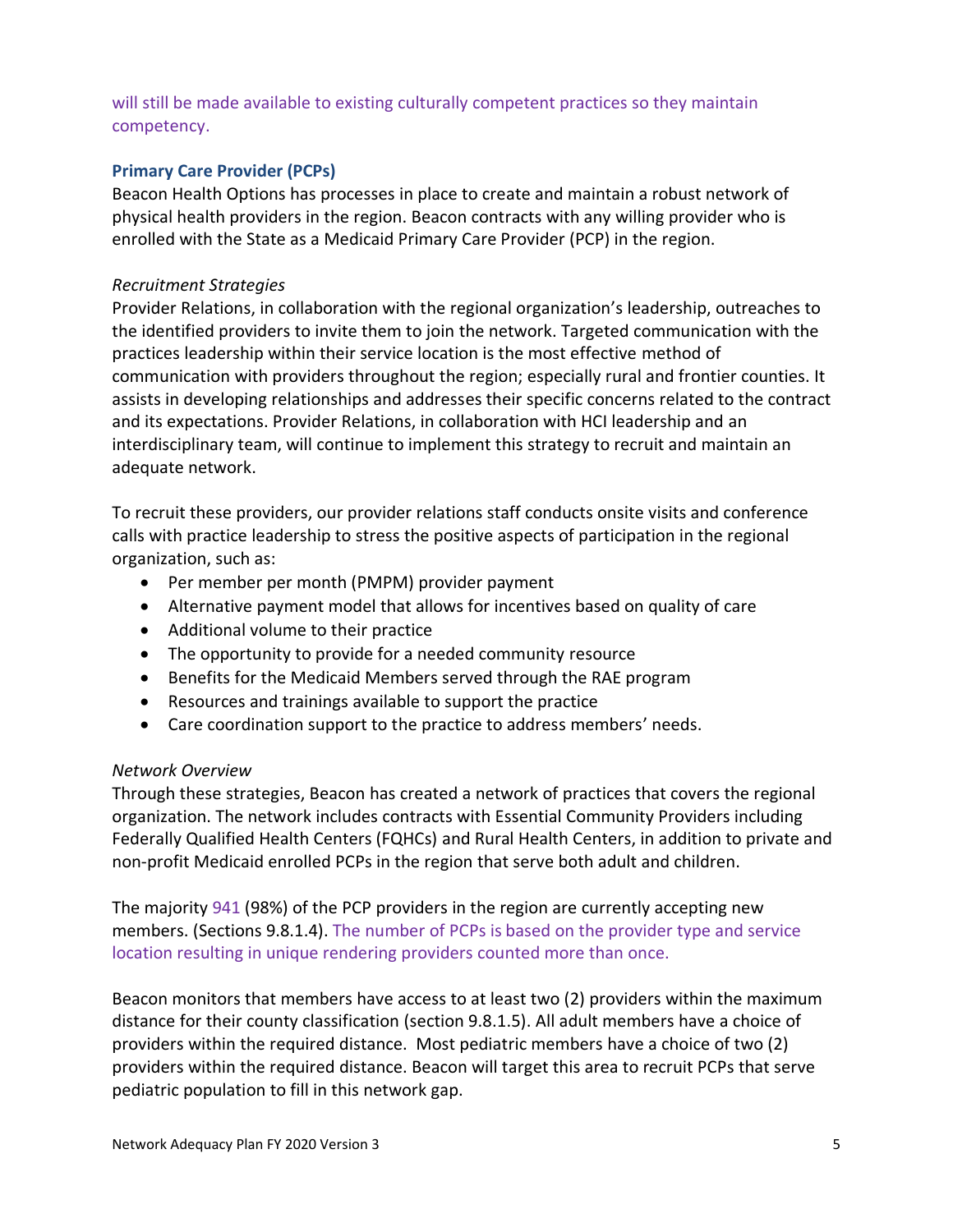Time and Distance Standard

All of the pediatric and adult members (100%) have a choice of at least two (2) providers within the maximum distance for their county classification including in the rural and frontier areas.

*Urban Counties:* Maximum travel of 30 minutes or 30 miles

HCI has one urban county, Pueblo, which 99.9% of the membership (adults and children) in this county has access to at least two (2) PCPs within 30 miles.

*Rural Counties:* Maximum travel of 45 minutes or 45 miles

About half of the region is considered rural with the following rural counties: Alamosa, Chaffee, Conejos, Crowley, Fremont, Lake, Otero, Prowers, Rio Grande. They have 100% coverage of at least two (2) PCPs within the required distance.

*Frontier Counties:* Maximum travel of 60 minutes or 60 miles

The following counties are designated as frontier: Baca, Bent, Costilla, Custer, Huerfano, Kiowa, Las Animas, Mineral, Saguache. The frontier area also has 100% coverage of at least two (2) PCPs within the required distance.

Member to Provider Ratio

Health Colorado, Inc. meets the member to provider ratio across the region for adult primary care, mid-level and pediatric providers.

- 1/1,800 adult members Adult primary care providers **Ratio during reporting period is 1:237**
- 1/1,200 adult members Mid-level primary care providers **Ratio during reporting period is 1:558**
- 1/1,800 pediatric members Pediatric primary care providers **Ratio during reporting period is 1:133**

Note that the client to PCP ratio excludes members residing outside the region.

## *Monitoring Strategies – Section 9.8.1.8*

The network is continuously monitored to meet or exceed the network time and distance standards for PCPs by:

- Using current list of providers participating in Medicaid, utilization data and historical claims information to cross-reference against providers to identify key practices and providers who are currently providing services to Health First Colorado Medicaid Members;
- Incorporating GeoAccess mapping in order to ensure the PCP network meets member ratios and distance standards;
- Considering Member and local stakeholder (i.e. Department of Health Services) requests of providers they would like to see who are not currently in the network, and meet Medicaid criteria; and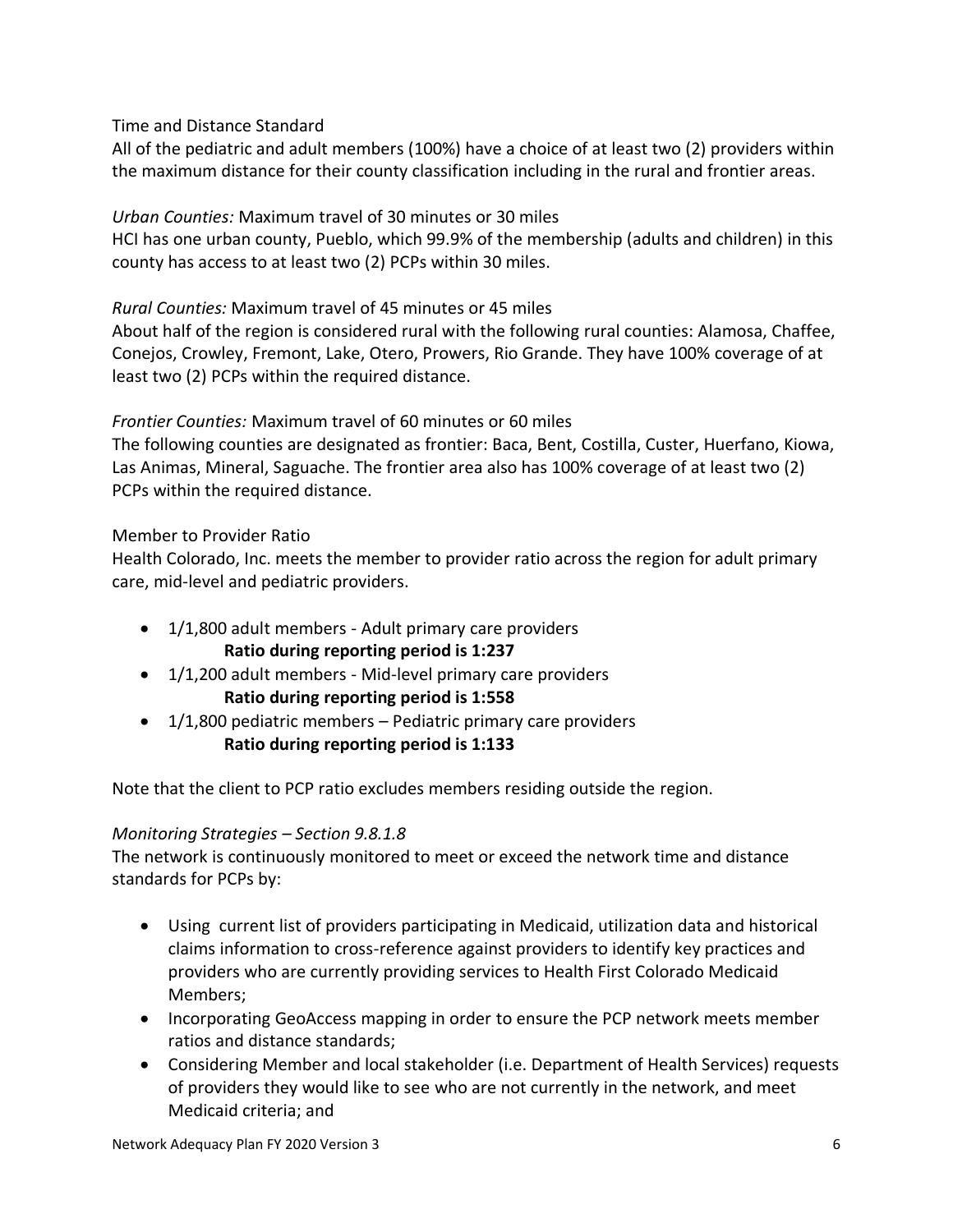• Assisting interested providers to enroll with the State as a Medicaid PCP.

Patient Load: Primary Care Providers are able to update their capacity by notifying Beacon to temporarily close their panels to new members or geographic attribution, and/or change their panel size. In those cases, Beacon updates the State's Portal and monthly reports and the following edition of the Provider Directory will reflect the changes. Additionally, Beacon is developing a policy for PCP panel ratio to member attribution. This is done to standardize capacity and improve access to care to Medicaid Members; likely based on the number of rendering providers within the PCP location.

## **Behavioral Health Providers**

Beacon Health Options is continuously enhancing its existing regional and state-wide network of behavioral health providers to comply with the network time and distance standards. The network includes contracts with Essential Community Providers including Community Mental Health Centers, FQHCs, school-based health centers, Rural Health Centers, community safetynet clinics, as well as a number of private/non-profit providers and substance use disorder providers in the region.

## *Network Overview*

The State-wide network of behavioral health providers of behavioral health practitioners which includes fully executed contracts with community mental health centers, Federally Qualified Health Centers (FQHCs) and Rural Health Centers, psychiatric hospitals, substance use disorder providers, as well as, public and private independent practitioners. The total number of practitioners is based on their specialties and location. If practitioner serves more than one specialty or location, then they are counted more than once.

Health Colorado, Inc. meets the member to provider ratio standards for the regional behavioral health network. Members in these counties travel to other counties within the maximum distance for their county clarification.

- Ratio for Adult Mental Health Practitioner is 1:579
- Ratio for Pediatric Mental Health Practitioner is 1:767
- Ratio for Substance Use Disorder Practitioner is 1:2913

Note that the member to provider ratio excludes members residing outside the region and providers located outside the region.

The overall member to provider ratio for mental health providers in the region exceeds the standard for adult and pediatric population. The member to provider ratio for substance use disorder providers does not meet the standard outlined above; however, the SUD ratio at the State-wide level meets the standards at 1:521. When considering all standards, HCI members have meet the accessibility standards as set forth by the contract with the Department.

All (262 or 100%) of the behavioral health providers within the RAE Region in all provider types are currently accepting new members (Section 9.8.1.4).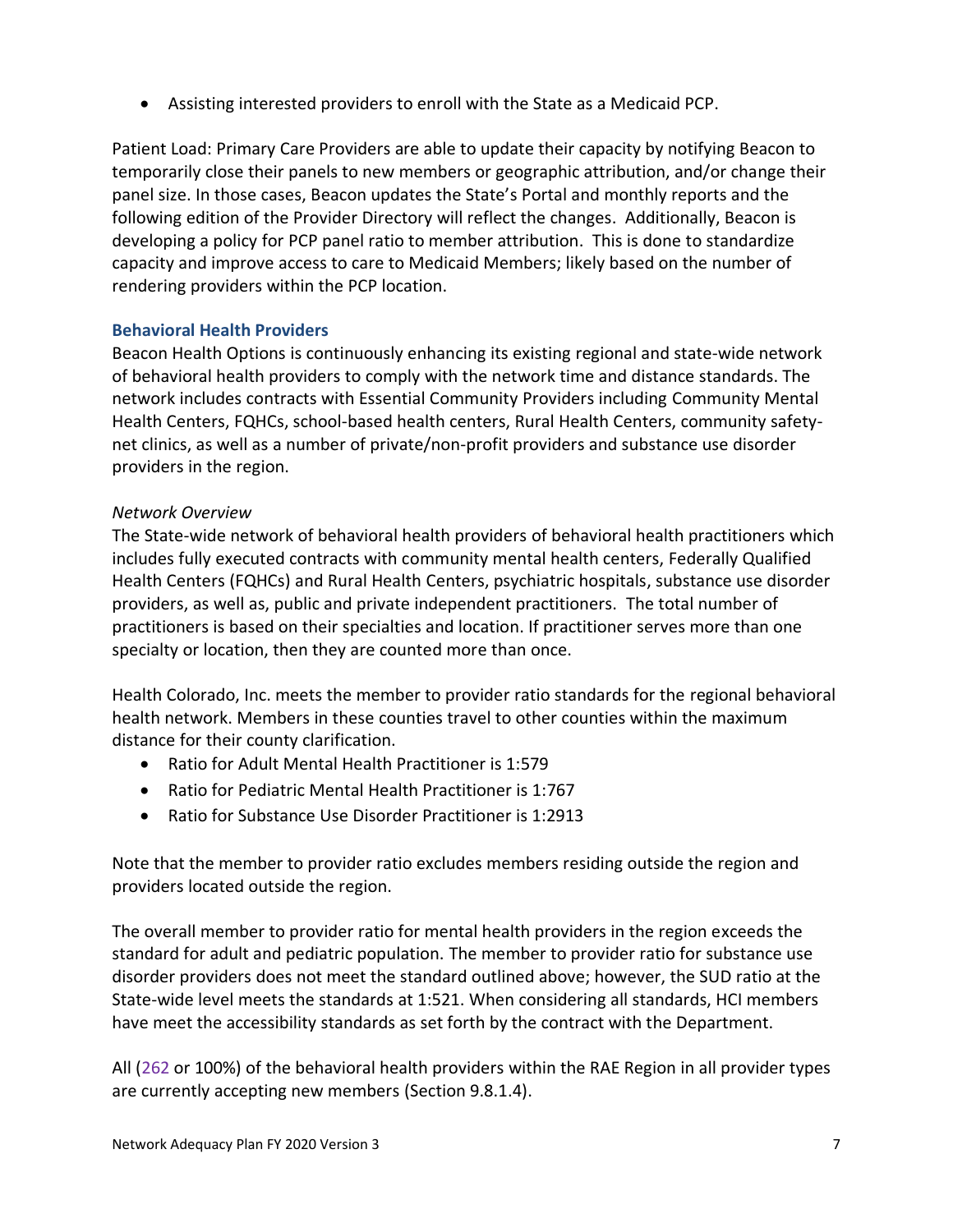### *Time and Distance Standard*

HCI members have access to at least two (2) behavioral health providers (not including SUD providers) within the maximum distance for their county classification. The majority of HCI members (99%) have a choice of at least two (2) providers within the RAE region at the maximum distance for their county classification.

*Urban Counties* (Pueblo): Maximum travel of 30 minutes or 30 miles Almost all of the members have access to two (2) providers within the required distance, including 99.9% of adults and 99.6% of children. The children have access to child behavioral health providers within the RAE region at the required distance.

*Rural Counties* (Alamosa, Chaffee, Conejos, Crowley, Fremont, Lake, Otero, Prowers, Rio Grande): Maximum travel of 60 minutes or 60 miles All adults have 100% coverage of at least two (2) providers within the RAE region at the required distance. For children, there is 78.4% coverage of at least two (2) providers within the RAE region at the required distance.

*Frontier Counties* (Baca, Bent, Costilla, Custer, Huerfano, Kiowa, Las Animas, Mineral, Saguache): Maximum travel of 90 minutes or 90 miles.

All adults in frontier counties have 100% coverage of at least two (2) providers within the RAE region at the required distance. For children, there is 86.4% coverage of at least two (2) providers within the RAE region at the required distance. The most impacted counties are Otero and Prowers.

Beacon has contracts with Substance Use Disorder (SUD) providers throughout the state that meet the provider to member ratio. All members (100%) have access to at least two (2) SUD providers within the RAE region at the required distance.

Figure 3 shows the breakdown of behavioral health provider types within RAE Region as follows (Sections 9.8.1.3.4 to 9.8.1.3.9):

| <b>Provider Type</b>     | <b>Behavioral Health</b><br><b>Practitioner Number</b> | <b>Behavioral Health</b><br><b>Practitioner Percentage</b> |
|--------------------------|--------------------------------------------------------|------------------------------------------------------------|
| <b>ADULT_MH_PROVIDER</b> | 132                                                    | 50.38%                                                     |
| CHILD_PSYCHIATRIST       | 4                                                      | 1.53%                                                      |
| PED_MH_PROVIDER          | 56                                                     | 21.37%                                                     |
| PSYCHIATRIC_PRESCRIBER   | 18                                                     | 6.87%                                                      |
| <b>PSYCHIATRIST</b>      | 11                                                     | 4.20%                                                      |
| <b>SUD_PROVIDER</b>      | 41                                                     | 15.65                                                      |
| <b>Grand Total</b>       | 262                                                    | 100.00%                                                    |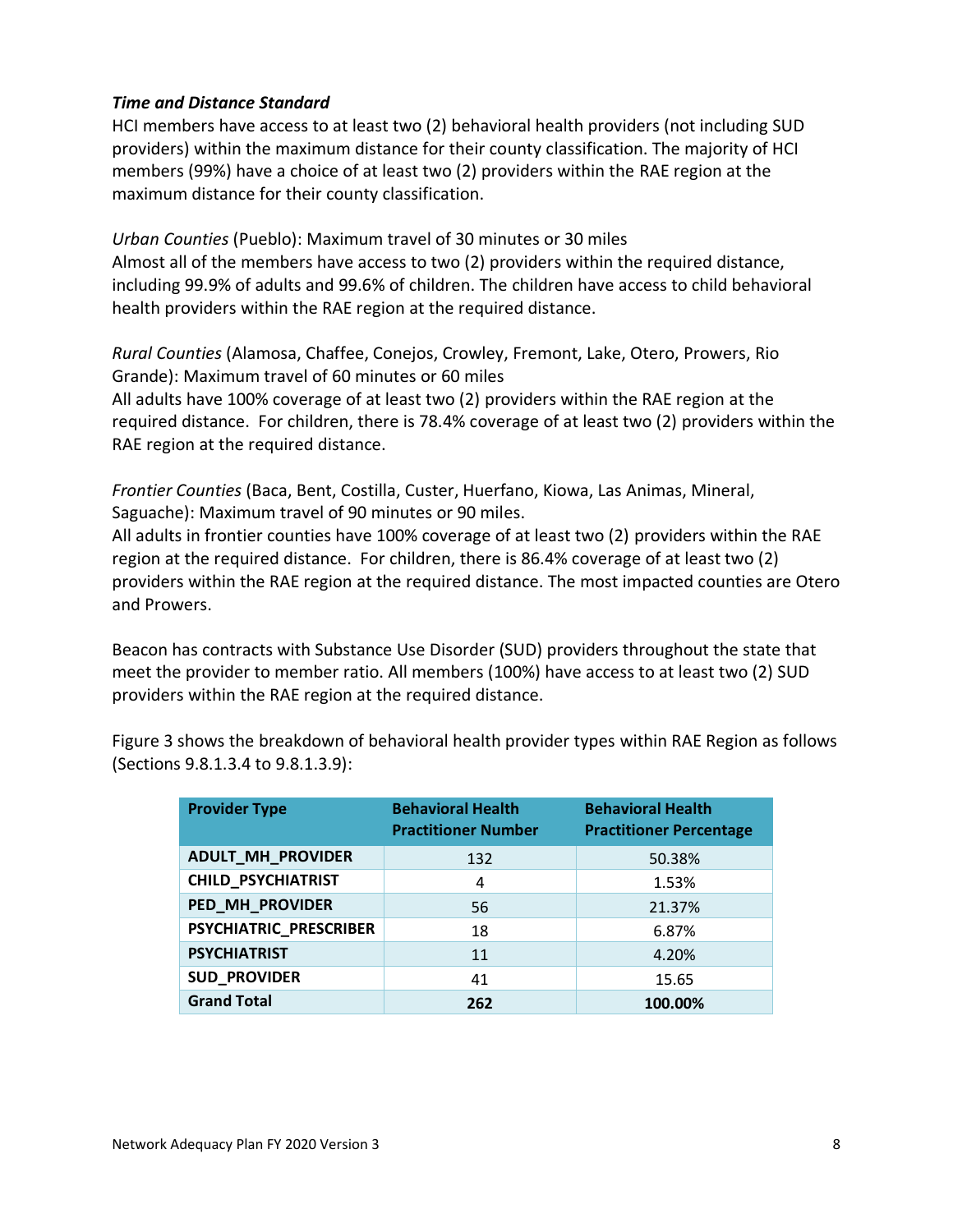Figure 4 show the breakdown of behavioral health provider types by County within the RAE region as follows (Section 9.8.1.5):

| <b>Provider Type</b>     | <b>Behavioral Health</b>   | <b>Behavioral Health</b>          |
|--------------------------|----------------------------|-----------------------------------|
|                          | <b>Practitioner Number</b> | <b>Practitioner</b><br>Percentage |
| <b>Alamosa</b>           | 13                         | 4.96%                             |
| <b>ADULT MH PROVIDER</b> | 6                          | 2.29%                             |
| PED_MH_PROVIDER          | $\overline{4}$             | 1.53%                             |
| PSYCHIATRIC_PRESCRIBER   | $\mathbf{1}$               | 0.38%                             |
| <b>SUD PROVIDER</b>      | $\overline{2}$             | 0.76%                             |
| <b>Baca</b>              | 3                          | 1.15%                             |
| ADULT_MH_PROVIDER        | $\overline{2}$             | 0.76%                             |
| <b>SUD PROVIDER</b>      | 1                          | 0.38%                             |
| <b>Bent</b>              | 5                          | 1.91%                             |
| ADULT_MH_PROVIDER        | 3                          | 1.15%                             |
| <b>SUD PROVIDER</b>      | $\overline{2}$             | 0.76%                             |
| <b>Chaffee</b>           | 24                         | 9.16%                             |
| <b>ADULT MH PROVIDER</b> | 12                         | 4.58%                             |
| PED MH PROVIDER          | 7                          | 2.67%                             |
| PSYCHIATRIC_PRESCRIBER   | $\mathbf{1}$               | 0.38%                             |
| <b>SUD PROVIDER</b>      | 4                          | 1.53%                             |
| <b>Conejos</b>           | 3                          | 1.15%                             |
| ADULT MH PROVIDER        | $\overline{2}$             | 0.76%                             |
| PED_MH_PROVIDER          | $\mathbf{1}$               | 0.38%                             |
| <b>Costilla</b>          | $\mathbf{1}$               | 0.38%                             |
| ADULT_MH_PROVIDER        | $\mathbf{1}$               | 0.38%                             |
| <b>Crowley</b>           | 3                          | 1.15%                             |
| ADULT_MH_PROVIDER        | $\overline{2}$             | 0.76%                             |
| <b>SUD PROVIDER</b>      | 1                          | 0.38%                             |
| <b>Custer</b>            | 3                          | 1.15%                             |
| <b>ADULT_MH_PROVIDER</b> | $\overline{2}$             | 0.76%                             |
| <b>SUD_PROVIDER</b>      | 1                          | 0.38%                             |
| <b>Fremont</b>           | 27                         | 10.31%                            |
| ADULT MH PROVIDER        | 14                         | 5.34%                             |
| PED MH PROVIDER          | 6                          | 2.29%                             |
| <b>SUD PROVIDER</b>      | 7                          | 2.67%                             |
| <b>Huerfano</b>          | 5                          | 1.91%                             |
| <b>ADULT MH_PROVIDER</b> | 3                          | 1.15%                             |
| PED MH PROVIDER          | 1                          | 0.38%                             |
| <b>SUD PROVIDER</b>      | $\mathbf{1}$               | 0.38%                             |
| <b>Kiowa</b>             | 2                          | 0.76%                             |
| ADULT_MH_PROVIDER        | $\overline{1}$             | 0.38%                             |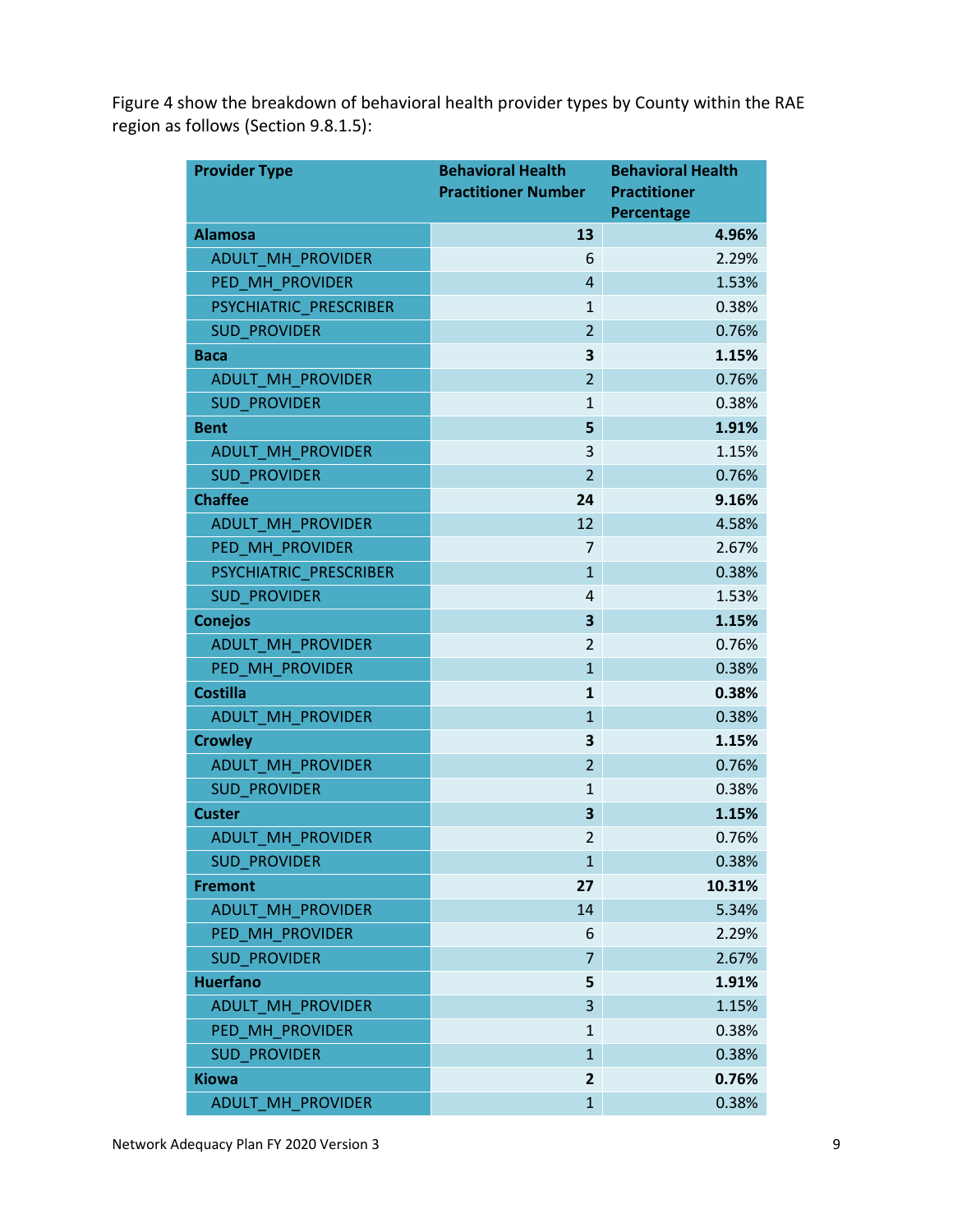| <b>SUD PROVIDER</b>       | 1                       | 0.38%   |
|---------------------------|-------------------------|---------|
| Lake                      | $\overline{\mathbf{4}}$ | 1.53%   |
| ADULT MH PROVIDER         | $\overline{2}$          | 0.76%   |
| <b>SUD PROVIDER</b>       | $\overline{2}$          | 0.76%   |
| <b>Las Animas</b>         | $\overline{\mathbf{z}}$ | 2.67%   |
| ADULT MH PROVIDER         | 4                       | 1.53%   |
| PED_MH_PROVIDER           | $\overline{2}$          | 0.76%   |
| <b>SUD PROVIDER</b>       | $\mathbf{1}$            | 0.38%   |
| <b>Mineral</b>            | $\mathbf 0$             | 0%      |
| <b>Otero</b>              | 9                       | 3.44%   |
| ADULT_MH_PROVIDER         | 5                       | 1.91%   |
| PSYCHIATRIC_PRESCRIBER    | $\mathbf{1}$            | 0.38%   |
| <b>PSYCHIATRIST</b>       | $\mathbf{1}$            | 0.38%   |
| <b>SUD PROVIDER</b>       | $\overline{2}$          | 0.76%   |
| <b>Prowers</b>            | 6                       | 2.29%   |
| ADULT MH PROVIDER         | $\overline{4}$          | 1.53%   |
| <b>SUD PROVIDER</b>       | $\overline{2}$          | 0.76%   |
| <b>Pueblo</b>             | 141                     | 53.82%  |
| ADULT_MH_PROVIDER         | 65                      | 24.81%  |
| <b>CHILD PSYCHIATRIST</b> | 4                       | 1.53%   |
| PED_MH_PROVIDER           | 34                      | 12.98%  |
| PSYCHIATRIC PRESCRIBER    | 15                      | 5.73%   |
| <b>PSYCHIATRIST</b>       | 10                      | 3.82%   |
| <b>SUD PROVIDER</b>       | 13                      | 4.96%   |
| <b>Rio Grande</b>         | 5                       | 1.91%   |
| ADULT_MH_PROVIDER         | $\overline{3}$          | 1.15%   |
| PED_MH_PROVIDER           | 1                       | 0.38%   |
| <b>SUD PROVIDER</b>       | $\mathbf{1}$            | 0.38%   |
| <b>Saguache</b>           | $\mathbf{1}$            | 0.38%   |
| ADULT MH PROVIDER         | 1                       | 0.38%   |
| <b>Grand Total</b>        | 262                     | 100.00% |

On the reports above (figures 3 and 4), the total number of practitioners is based on their specialties and location. If practitioner serves more than one specialty or location, then they are counted more than once.

#### *Telehealth Services*

Beacon Health Options has contracted with two (2) telehealth service providers, Heart Centered Counseling and ReNew Behavioral Health. They offer mental health counseling and telepsychiatry services with fully credentialed and Medicaid enrolled master's level licensed counselors, prescribing Registered Nurses (RNs), and Nurse Practitioners (NPs). Beacon is expanding access to these services in the rural and frontier counties in the third quarter of the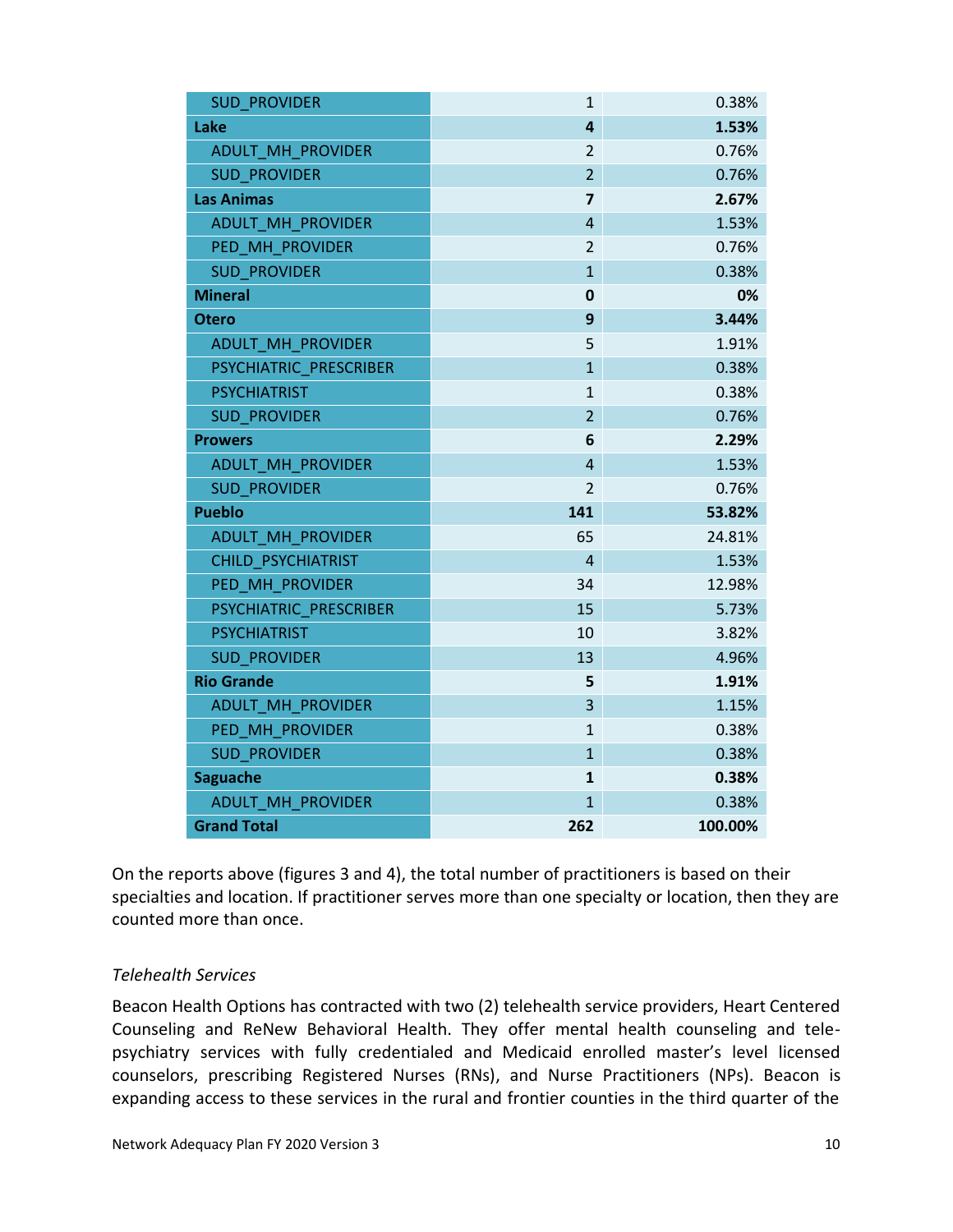fiscal year as an option when members identify transportation issues or the next appointment with a local provider is outside the access to care standards. Telehealth will be presented as option to all members in the region as a choice of providers in the referral process.

A partner Community Mental Health Center, Health Solutions, implemented the use of telepsychiatry to expand their access in the Pueblo, Las Animas and Huerfano counties. It is a creative method to bridge the need in a challenging area to recruit providers to travel to these counties.

# *Behavioral Health Providers Accepting Certifications*

Provider Relations surveyed all CMHCs to confirm acceptance of certifications. The information resulted in identifying six (6) CMHCs that accept mental health certifications of which one (1) of the Community Mental Health Centers is within the region. Those are:

- Southeast Behavioral Health Within the region
- North Range Behavioral Health
- Mental Health Partners
- The Center for Mental Health
- Mind Springs Health
- AspenPointe Health Services

Since Certifications is a legal process that compels a person to receive involuntary treatment and it requires that the treating facility accept the certification and agree to provide the court with information regarding the person's progress, many facilities are reluctant to take on this responsibility. The facility needs to have the system of care and resources to appropriately care for this population. Some of the feedback received is that they feel that accepting such patients increases their potential liability if the patient commits an illegal act.

Additionally, Provider Relations is collaborating with the Clinical Department to identify additional facilities that accept mental health certifications. For those facilities that do not, we are identifying their concerns and will present the findings to HCPF for potential collaboration in addressing these challenges.

## *Monitoring Strategies (Section 9.8.1.8 to 9.8.1.11)*

Beacon has policies in place to ensure that providers are accessible and available to Members, and that the provider network contains the specialties necessary to accommodate the needs of Members. On a quarterly basis, Beacon monitors overall provider network patient load on our network using a comprehensive system for monitoring patient load and overall network capacity. Beacon conducts a geographic access mapping (Geoaccess) and member to provider ratio analysis to check the availability of providers in the region by type.

When reviewing the network adequacy for the region, there is consideration of all standards to determine need including member to client ratio, as well as, the time and distance standards within a County and throughout the region. Any identified areas with gaps in services or weaknesses are targeted for recruitment.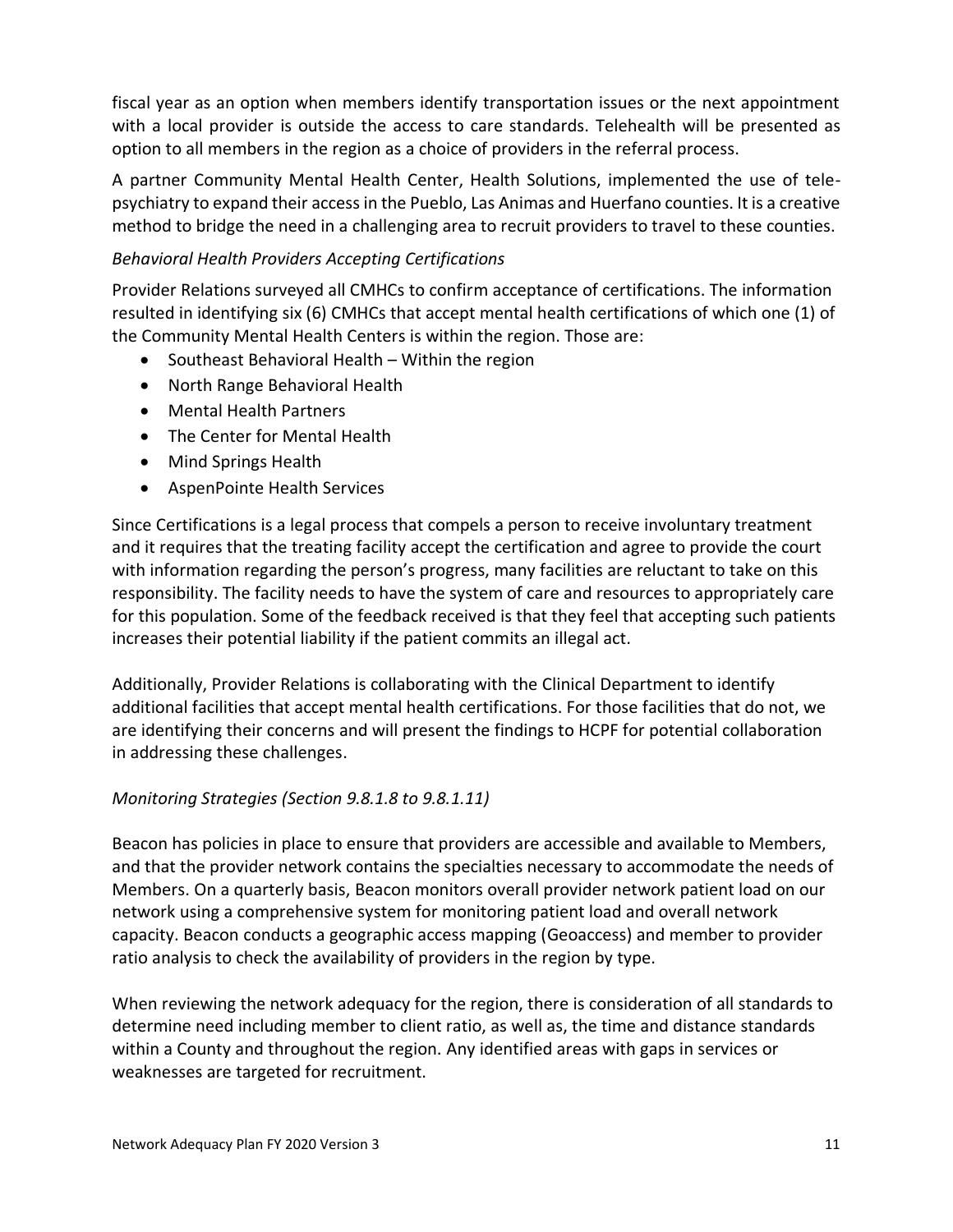Beacon reviews network adequacy on a quarterly basis regarding the availability of providers that accept mental health certifications and are able to meet the overall behavioral and physical health needs in the region. Additionally, review is conducted on the availability of providers who meet or exceed the cultural needs of Medicaid members by:

- Using of an updated and accurate list, in assessing the number of providers with expertise in key culturally based populations;
- Determining number of members, by county, through the enrollment file, within the key population groups;
- Determining any existing gap by a comparison of availability of providers as well as reviewing findings in Member and Family Affairs surveys or through contacts/surveys with advocacy organization of key populations (for examples children in foster care); and
- Increasing capacity of providers who meet or exceed cultural needs of Medicaid members through specialized provider training on Cultural Competency.

This list of provider network monitoring methods is not meant to cover all network development activities, as some activities are initiated as needed in response to community developments.

Providers are able to update their capacity by notifying Beacon to temporarily close their panels to new members. In those cases, Beacon removes the behavioral health practitioner from the clinical referrals and the following edition of the Provider Directory will reflect the changes.

## *Recruitment Strategies*

Beacon regularly reviews current provider fee schedules to align with the RAE market and any future recruitment strategies.

Beacon Health Options works to engage specialty provider groups and facilities as needed by the membership, such as providers who have:

- A unique specialty or clinical expertise;
- License to prescribe in all areas: APRN/APN, NP, PA, MD/DO (Board Certified Child and Adult Psychiatrists);
- Capability to treat in a foreign language, ASL, and/or, have specific cultural experience;
- Capability of billing both Medicare and Medicaid;
- Practice located in regional organization's service areas considered rural or frontier where there are fewer providers;
- Telemedicine, especially for prescriber services;
- Alignment with primary care and are co-located in an integrated model;
- Capability to serve unique populations and disorders; or
- Specialties such as Intellectual Disabilities, Autism, Members with Traumatic Brain Injuries or other groups that provide behavioral health services in addition to their noncovered specialty. Also, providers with experience in specialty care, long-term services and supports (LTSS) providers, managed service organizations and their networks of substance use disorder providers, dental and other ancillary providers;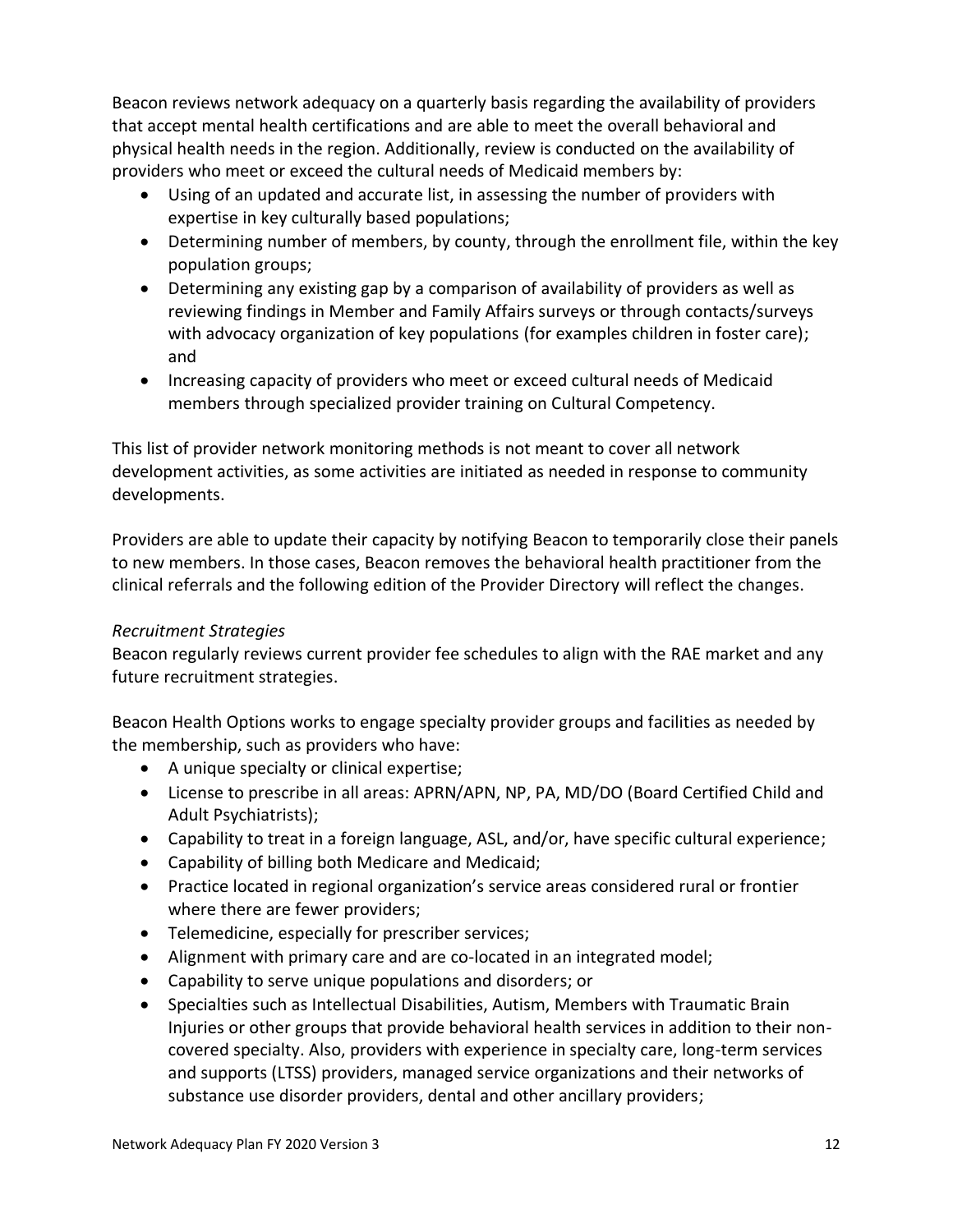• Behavioral health providers that span inpatient, outpatient, and all other covered mental health and substance use disorder services.

Beacon had an established state-wide network of behavioral health providers, especially within the Region 4 area, for decades prior to the RAE implementation. Additionally, Provider Relations conducted an active recruitment of providers within the area to join the network and complete the credentialing process in an expedited process. Finally, Provider Relations monitors utilization to identify providers, based on expertise or geographic location, who may best serve the membership by joining the network. This allowed for providers to be part of the network prior to, or shortly after, go-live and significantly reduce the need for single case agreements.

Beacon continuously identifies and recruits existing SUD and Mental Health providers statewide to enhance the network. These strategies include:

- Use current list of providers participating in Health First Colorado to identify providers within the region for recruitment
- Work with County DHS Departments to identify CORE providers (providers contracted with DHS to provide specialty services to children in the welfare system) and work with these providers in becoming credentialed within the system
- Work with providers, who may be outside the region and willing to provide services within the region on a contract basis.
- Work with providers, particularly in frontier areas, to identify workforce recruitment options we can assist with to recruit and retain staff. I.E. National Health Service Core, Public Loan Forgiveness
- **Provide enhanced case rates to providers who are willing to extend beyond their current radius of service provision.**

Provider Relations works closely with HCI leadership to identify high-need specialties or providers in the area to outreach to them and negotiate contracts to recruit them or maintain them in the network through enhanced rates. As a result, providers offering higher levels of care remained in the network such as Parkview Medical Center.

• **Track utilization and Single Case Agreement data and historical claims information to identify providers who are currently providing services to Health First Colorado Members.**

Beacon monitors requests for services through authorizations and claims data, as well as, request for Single Case Agreements (SCAs) for out of network providers. Based on this data, Beacon assesses the supply of network providers on a reoccurring basis and shift provider recruitment or credentialing processes accordingly. Quarter over quarter,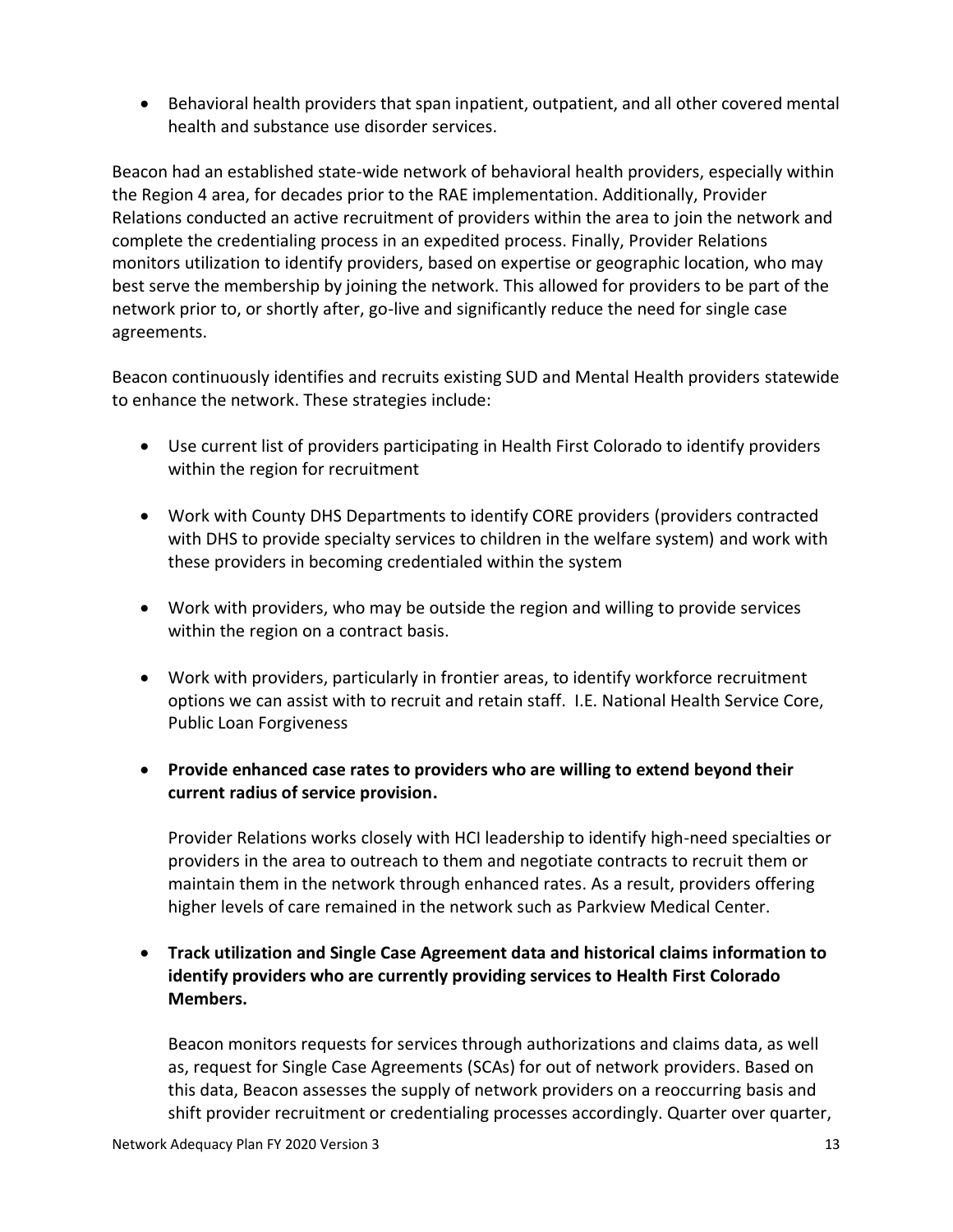there has been a significant reduction in providers requesting SCAs indicating that the current network meets the demand for services in the region.

### • **Collaborate with Health Colorado stakeholders to expand services in areas of need through school based services and co-location at PCP offices**

There are limited available providers located in the rural and frontier counties for recruitment. As a result, Health Colorado and the members that reside in these areas rely on the HCI stakeholders in these areas of need to improve access to behavioral health services. Here are some examples of that work:

#### San Luis Valley Behavioral Health Group

San Luis Valley Behavioral Health Group (SLVBHG) serves counties of Alamosa, Conejos, Costilla, Mineral, Rio Grande, and Saguache has staff providers of all levels including those that serve the pediatric population.

They have expanded services through Jail Based Behavioral Health Services (JBBS) and addition of a Mobile MAT unit. SLVBHG currently has office locations with outpatient therapy services or existing partnerships in the proposed communities where the mobile MAT unit will operate. SLVBHG satellite offices are located in Center, Del Norte, Antonito, La Jara, San Luis, and Monte Vista. The addition of the Mobile MAT unit will be bring staff and services to some on the more remote locations in the San Luis Valley where currently there are no physical offices.

The Mobile MAT Unit will visit several communities every week. With a telehealth prescriber, a clinician, a nurse and a peer specialist on board. The Mobile MAT unit will provide some services on board and connect individuals to additional services and resources located in SLVBHG brick and mortar location or to other community partners. In addition to the Mobile MAT unit, the MAT program housed out of the Alamosa and Monte Vista locations is set for expansion in order to meet demand for services. Within the past year, SLVBHG expanded the team to add two (2) peer specialists to work with MAT clients. SLVBHG is looking to add one more prescriber to the practice.

Additionally, they have staff members that will utilize office space in Mineral County to see members as an option for members that are not able to travel to the clinic located in Del Norte, which opened in the Spring of 2019. Initially, this clinic would be operational for three (3) days a week; however, due to demand for services, SLVBHG has increased hours of operation to five (5) days a week. This increase occurred within the first three (3) months of operations. High utilization of the Del Norte clinic indicate to SLVBHG potential expansion to other areas in the future.

#### Southeast Health Group (SEHG)

Southeast Health Group serves counties of Baca, Bent, Crowley, Kiowa, Otero, Prowers with staff providers of all levels including those that serve the pediatric population. They have six (6) credentialed locations, in addition to, co-locating in PCP offices, schools and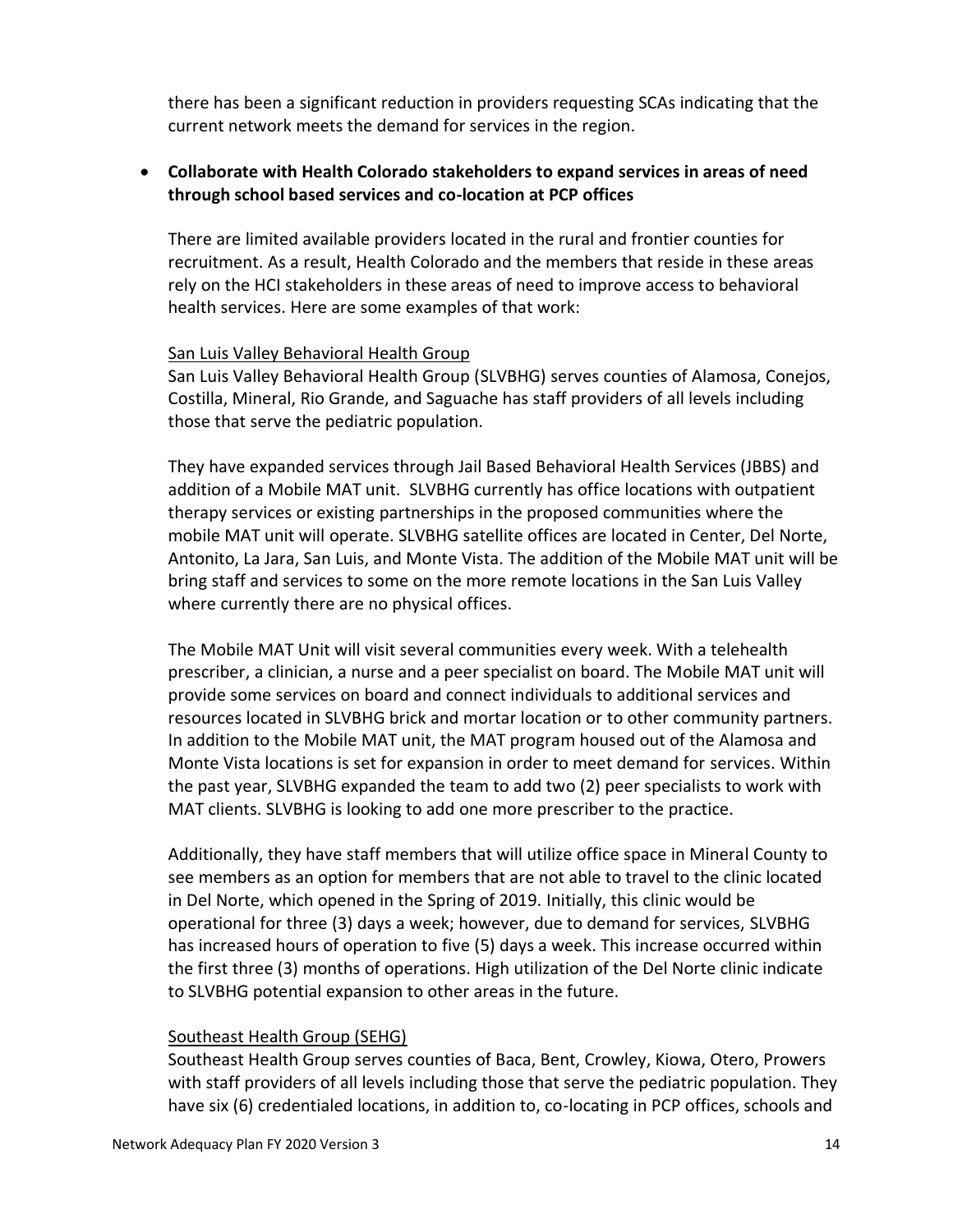other local venues to have behavioral health services accessible to the community. They are adding a location in Las Animas, which borders Otero, Bent and Baca counties.

In an effort to recruit behavioral health practitioners to these rural and frontier areas, SEHG uses innovative approaches beyond traditional strategies. They implemented free housing for practitioners to use during their tenure. This has improved their recruitment of much-needed providers.

- Engage Provider Network Subcommittee to identify key practices and recruitment strategies that would be best suited for the region, as well as, ways to support existing network providers in expanding their service array/area.
- Engage PCPs, especially those in rural and frontier areas, with practice transformation, care coordination, behavioral health providers co-located at PCP offices and programs such C-PAC to expand their capabilities to serve their members in need behavioral health services.
- Update and maintain data systems to more accurately identify providers with their service population and those who have availability of after-hours and weekend appointments, disability accessible facilities, and have cultural expertise.

Working closely with PCPs and behavioral health providers to update and maintain their information on the system accurately has been beneficial to have a complete picture of the network and target recruitment efforts accordingly.

• Offer training and assessment services to providers to increase availability of after-hours and weekend appointments, culturally competent providers, and disability accessible facilities.

Beacons Credentialing Department maintains National Committee for Quality Assurance (NCQA) compliant policies to conduct credentialing and re-credentialing functions as required by RAE 4 contract. Beacon's Credentialing Department conducts a thorough NCQA compliant primary source verification process to prescreen providers and facilities prior to their inclusion in the behavioral health network and on a routine basis once contracted.

## **Provider Network Sub-Committee**

Health Colorado's Provider Network Sub-Committee, which reports to the Quality Committee, was designed and implemented to oversee network development functions and network management activities to ensure that providers receive appropriate technical support and training, as well as, support for practice transformation. The committee meets periodically and uses available data and reports to ensure the RAE meets or exceeds contract requirements on:

- Network Adequacy;
- Provider support and training; and
- Practice Transformation.